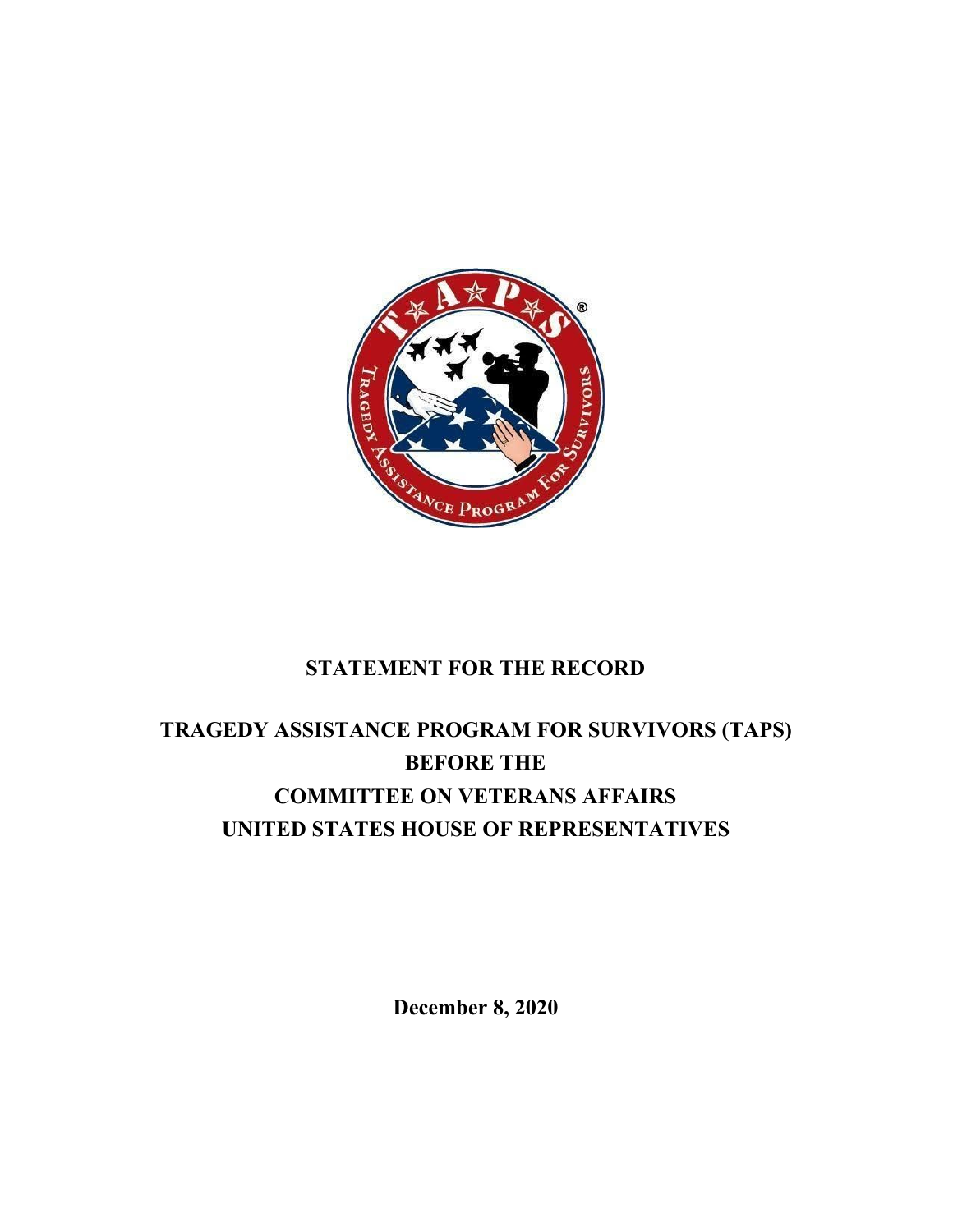The Tragedy Assistance Program for Survivors (TAPS) is the leading national nonprofit organization providing comfort, care and resources to all those grieving the death of a military loved one. TAPS provides comfort and hope 24/7 through a national peer support network and connection to grief resources, all at no cost to surviving families and loved ones.

TAPS provides programs to survivors across the nation and worldwide. Since 1994 its National Military Survivor Seminar and Good Grief Camp has been held annually in Washington, D.C. over Memorial Day weekend. TAPS also conducts [regional survivor seminars for adults](https://www.taps.org/programs/survivor-seminars/) and [youth programs](https://www.taps.org/programs/youth-programs/) at locations across the country, as well as adult [retreats](https://www.taps.org/programs/programs-retreats/) around the world. TAPS connects those in need with [counseling in their community](https://www.taps.org/resources/grief-counseling/) and helps [navigate benefits and](https://www.taps.org/resources/programs-casework/) [resources](https://www.taps.org/resources/programs-casework/).

[TAPS provides loving support and resources 24/7 through its National Military](https://www.taps.org/connect/survivor-helpline/) [Survivor Helpline.](https://www.taps.org/connect/survivor-helpline/)

TAPS was founded in 1994 by Bonnie Carroll following the death of her husband in a military plane crash in Alaska in 1992. Since then, TAPS has offered care and support to more than 100,000 bereaved surviving family members. For more information, please visit TAPS.org/mission.

TAPS receives no government grants or funding.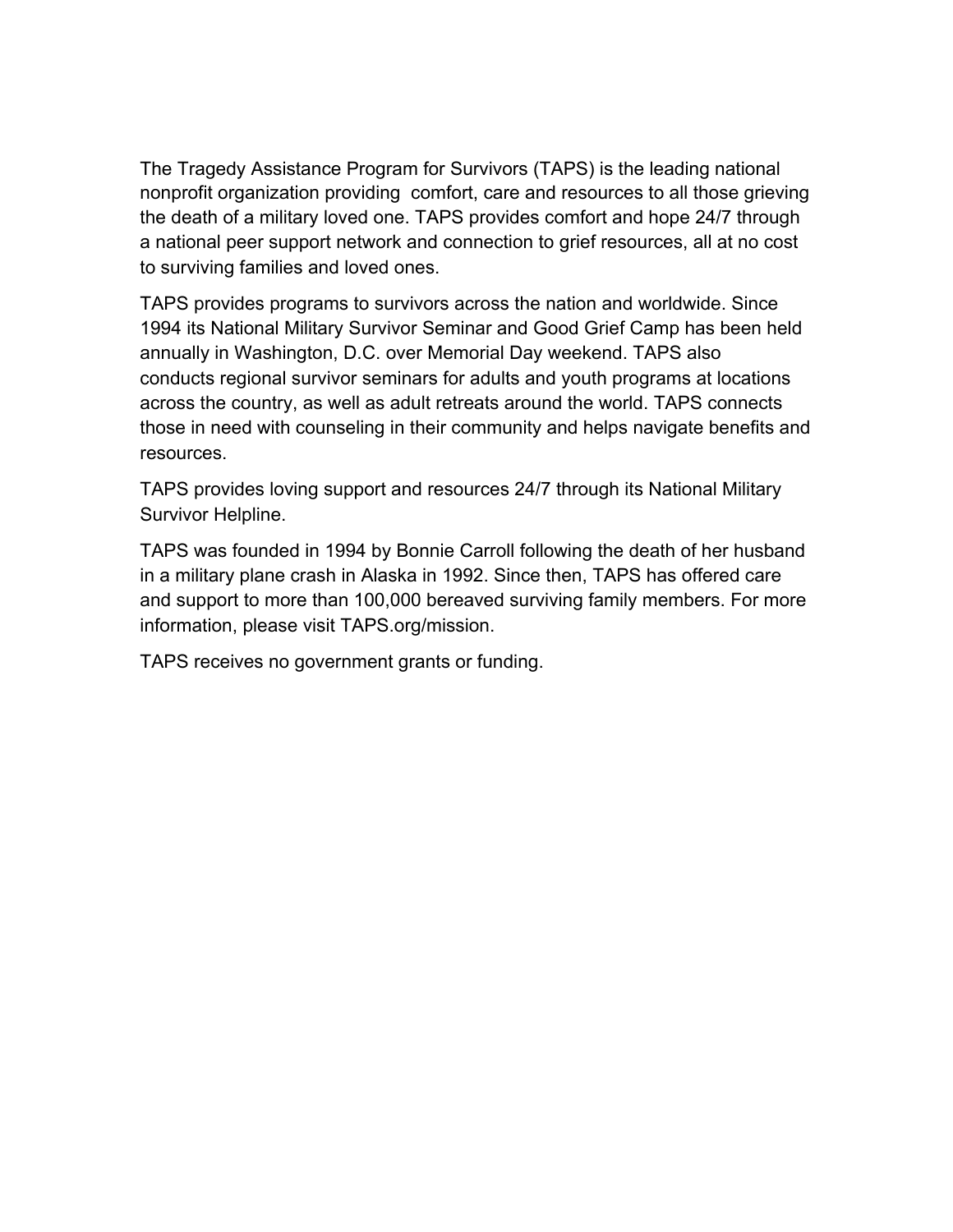Chairman Levin, Ranking Member Bilirakis, and distinguished members of the House Veterans' Affairs Committee Subcommittee on Economic Opportunity, the Tragedy Assistance Program for Survivors (TAPS) thanks you for the opportunity to make you aware of issues and concerns of importance to the families we serve, the families of the fallen.

The mission of TAPS is to offer comfort and support for surviving families of military loss regardless of the location or manner of their death. Part of that commitment includes advocating for improvements in programs and services provided by the Federal government through the Department of Defense (DoD), the Department of Veterans Affairs (VA), Department of Education (DoED), Department of Labor (DOL), Department of Health and Human Services (HHS), as well as State and local governments.

As their services provided to survivors of military and veteran loss are complimentary, TAPS and the VA have enjoyed a long-standing collaborative working relationship. In 2019, TAPS and the VA entered into a new and expanded Memorandum of Agreement that formalized their partnership intended to provide extraordinary services through closer collaboration.

Under this agreement, TAPS continues to work with surviving families to identify resources available to them within the VA and in the private sector. TAPS also collaborates with the VA in the areas of education, burial, benefits and entitlements, grief counseling and other areas of interest.

#### **Allow surviving spouses to maintain education benefits upon remarriage**

Many surviving spouses choose to not remarry after the death of their service member because the loss of financial benefits would have a negative impact on them, especially those with children. To retain their benefits, many choose to cohabitate instead of legally remarry. If a surviving spouse waits until age 57 to remarry, not only do they retain benefits, but they are no longer offset. Most first responders in the United States are also allowed to legally remarry in the US and maintain pensions and benefits - including in New York, Los Angeles, and Louisiana.

A long-term goal for TAPS is to secure the right for surviving spouses to remarry at any age and retain their benefits. Allowing surviving spouses to retain education benefits is a great starting point and will help create precedent. A surviving spouse's ability to afford an education should not be impacted by the fact that they chose to remarry. They are still a surviving spouse of a fallen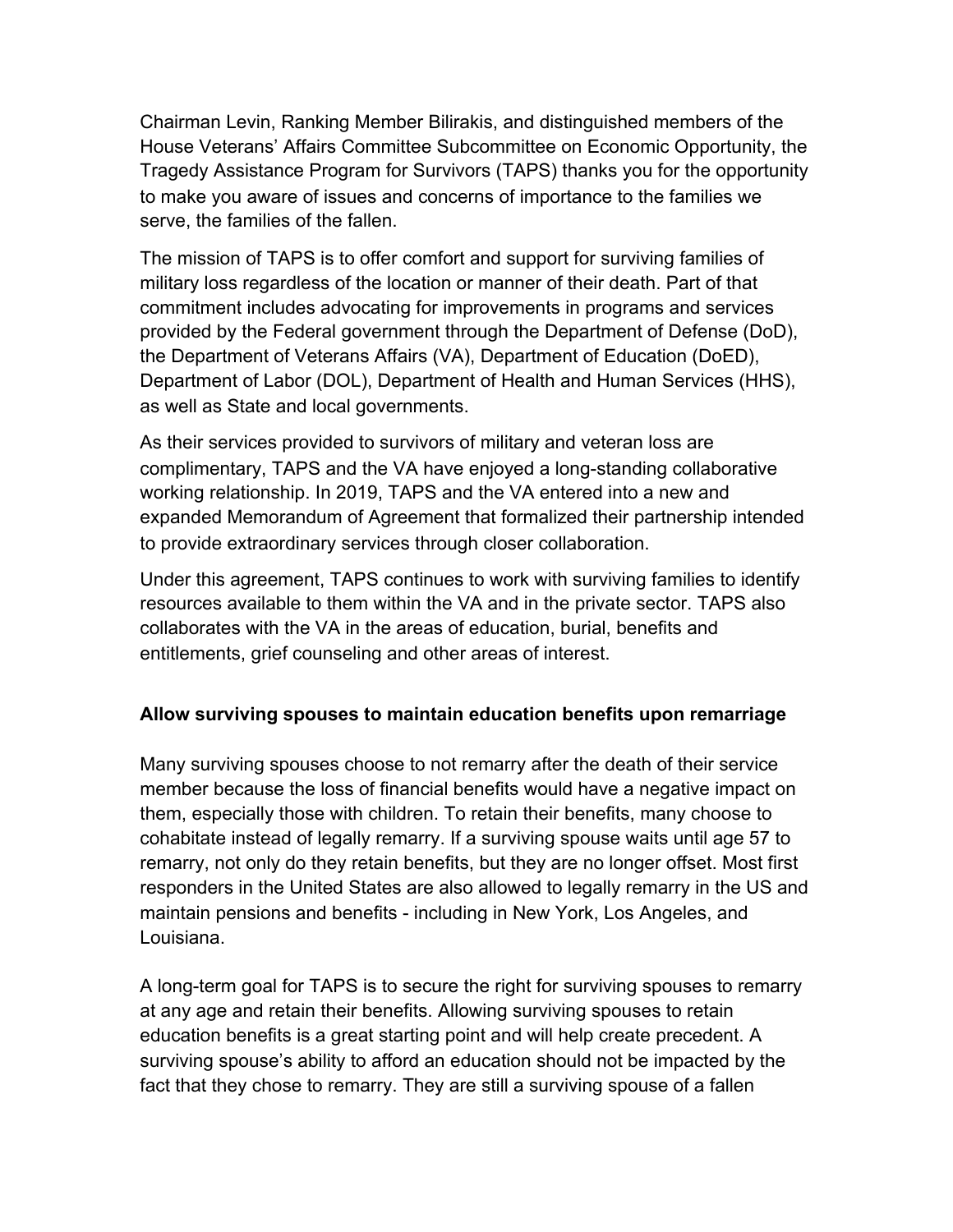service member or veteran, who earned these education benefits through their service and sacrifice.

"*I gave up Fry to get married and it was such a difficult decision. People get remarried for so many reasons. My life has not improved economically — certainly not enough to stay in school. But I wasn't willing to risk having one of us hospitalized with COVID-19 and facing an uphill legal battle with family members who didn't approve of our relationship. I hate that I was forced to give up so much just to be married. I am still Mike's widow. I'm still raising grieving kids. I'm still dealing with the loss myself. We will be affected by losing Mike FOR THE REST OF OUR LIVES. We shouldn't have to choose between bettering ourselves and marriage. It just feels like such a slap in the face." –* **Leslie McCaddon Mendoza, surviving spouse of CPT. Michael McCaddon**

*"I traded in my benefits for a chance of happiness and got remarried. I don't think it is fair to the surviving spouse to have to choose between the benefits their loved ones worked for and being happy. We still have grieving children to raise and will always be John's widow. There is not a day that goes by when I don't think of my husband. I was married for 11 years when my husband died and feel that taking away these benefits was a slap in the face. I supported him and his career for 11 years and raised our children. With losing all other benefits when I got remarried, it would have really helped to further my education to help provide for my family." –* **Verena Burner Yaden, surviving spouse of SGT John Burner III**

*"At the time of my remarriage, I had just finished my bachelors degree and wasn't sure what to do. I had a child who required multiple doctors and therapy appointments, making going to school hard and graduate school impossible. I still had time to use my benefits, which had made it possible for me to return to school as a single parent. After graduation, I was given the opportunity to serve my community as a police officer. My plan had always been to go back to school, as I am now a Ph.D. candidate, and had saved a portion of my education benefits for that purpose but at the time, I had to make a choice. I could stay widowed and risk state intervention if I died on duty or I could remarry to protect my son and lose my benefits. I chose my son. As a result, the benefits that would have helped me get my masters and doctorate disappeared, and I have had to pay for it myself. The assistantship I have barely covers rent and bills,*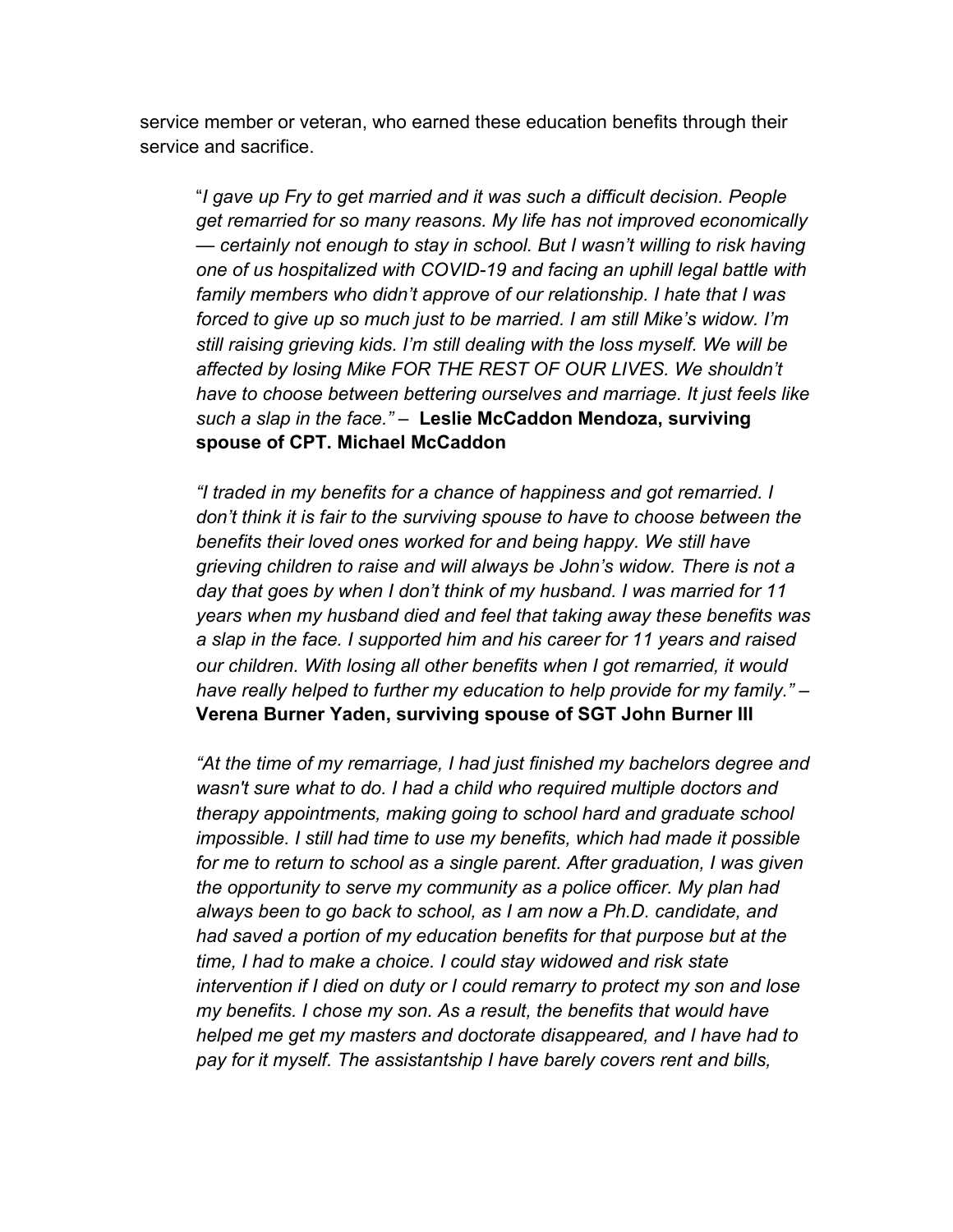## *much less anything extra my son may need." –* **Samantha Newman Tjaden, surviving spouse of 1LT Gwilym Newman**

### **Guarantee In- State tuition for Chapter 35 recipients**

Chapter 35 is an outdated education benefit provided by the VA. The Forever GI Bill increased the benefit by \$200 per month however that remains nearly half of the amount paid by the Montgomery GI Bill, and far less than the Post 9/11 GI Bill and Fry Scholarship.

TAPS would recommend sunsetting Chapter 35 and moving all qualified recipients to Chapter 33, even if it is on a lower scale such as 70% as opposed to 100% of the benefit. That said, TAPS supports guaranteed in-state tuition for those receiving Chapter 35. This will be a low cost lift that will drastically improve the education options for surviving families and reduce student loan debt.

Any survivor using the Fry Scholarship, any dependent using transferred entitlement, and any veteran using the Post 9/11 GI Bill is currently eligible for in-state tuition at any state school in the country. Survivors using Dependents Education Assistance (DEA) under Chapter 35 are excluded.

Benefits under DEA are significantly lower than the Post 9/11 GI Bill, Fry Scholarship and Montgomery GI Bill. Those using DEA are limited to dependents of a 100% disabled veteran or those who died of a service-connected death. Guaranteeing all survivors in-state tuition would help ensure benefits go further and will not limit a student's school choice.

*"In order to build a life for my daughter and I - I knew I had to go to school and choose a career that would allow me to raise her in a single-parent household. Because I am a pre-9/11 veteran and because Matt died prior to 9/11 as well, myself and my daughter had chapter 35 education benefits. That we are grateful to receive. However, due to the chapter 35 benefits not being updated to include the ability for a veteran or surviving spouse/child to use at any state school- in any state- and receive in-state pricing; I now have student loans for my BS in Psychology degree and am currently paying completely through loans for my MA in Industrial & Organizational Leadership. I paid the difference between in-state and out-of-state tuition - I was penalized because I did not move to my home state of record when I entered service - Pennsylvania. I was not the same person who left for the Marines at 18." –* **Renee Monczynski, surviving spouse of AT2 Matthew Monczynski**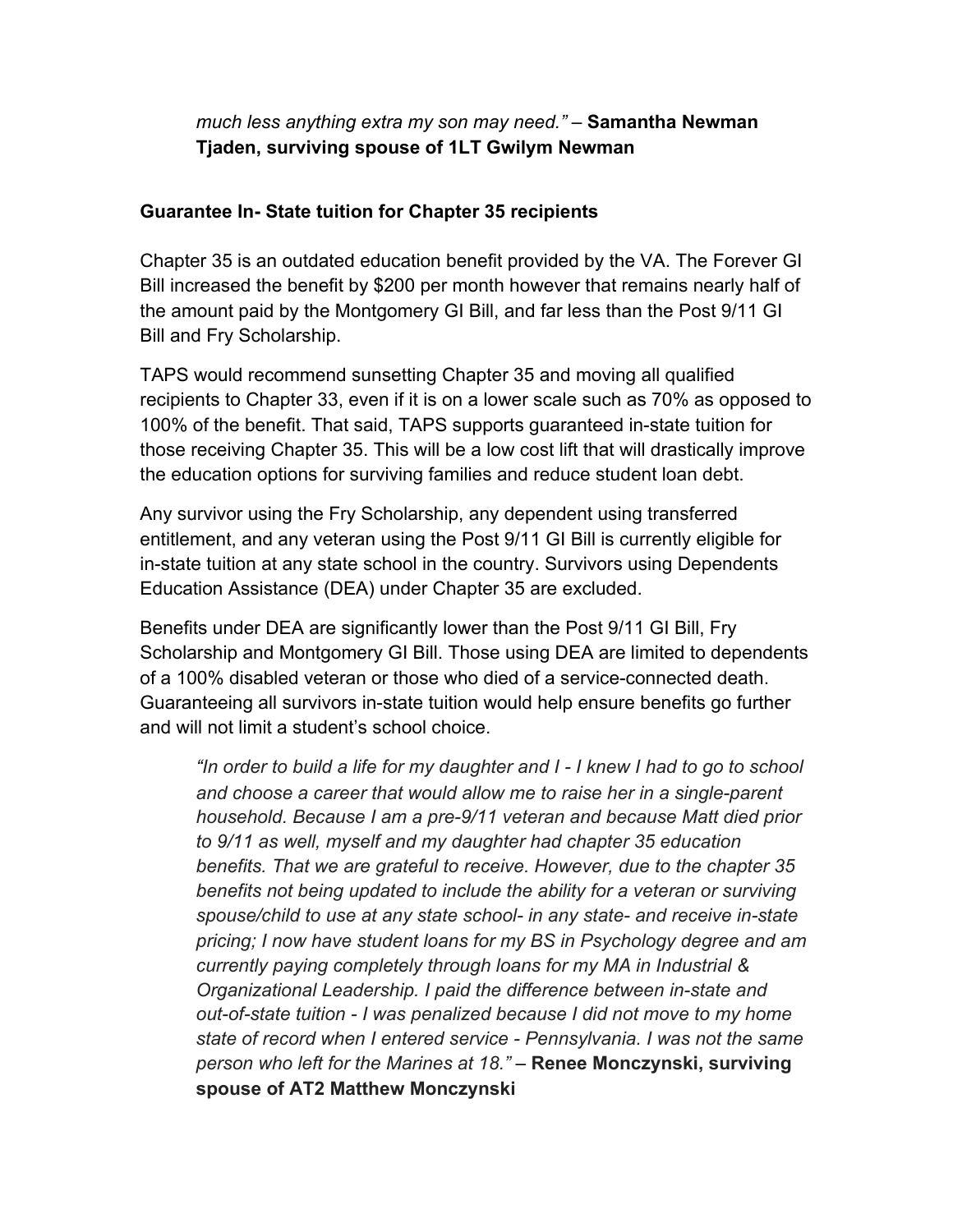TAPS requests Congress pass legislation to guarantee in-state tuition for those using DEA.

# **Eligibility for Survivors who fall in the 120 Day REFRAD period for the Fry Scholarship**

If a veteran dies from a service-connected injury or illness within 120 days from Release from Active Duty (REFRAD) they are considered to have died on Active Duty for all benefits except the Marine Gunnery Sergeant John David Fry Scholarship. These benefits include Survivors Group Life Insurance (SGLI), Dependency and Indemnity Compensation (DIC), Survivors Benefits Plan (SBP), Death Gratuity, TRICARE for Life, Moral, Welfare and Recreation (MWR) privileges, and burial benefits.

The only difference is in the education benefits where these families are eligible for Chapter 35 instead of the Fry Scholarship. As part of TAPS' long term goal to sunset Chapter 35 and move all survivors into Chapter 33, granting access to these families is the logical next step. In some cases, the service member had only been released for a matter of hours or days from active duty at the time of their death.

*"My husband attempted suicide in December 2001 while on Active Duty in the Air Force, he did not die immediately, and the Air Force chose to retire him when he was on life support. A few hours later he died 'in the line of duty' but was no longer considered active duty by less than 8 hours. My family received every other active duty benefit, except for the Fry Scholarship because of this. I cannot afford to go to college and wish the benefits would be extended to my children and myself, I would like to be a nurse." –* **Astrid Rushford, surviving spouse of TSGT Richard Rushford**

#### **Increase IT Funding for the Veterans Benefits Administration**

The failed roll-out of the Forever GI Bill in 2018 highlighted a much larger issue at the VA. The VA is using a 50-year-old technology system that is unable to keep up with the demands of today's students or IHLs. Even while admitting a need for increased funding, VA did not include increased IT funding for the Veterans Benefits Administration in its 2021 budget request.

TAPS recommends that the Congress implement the following: